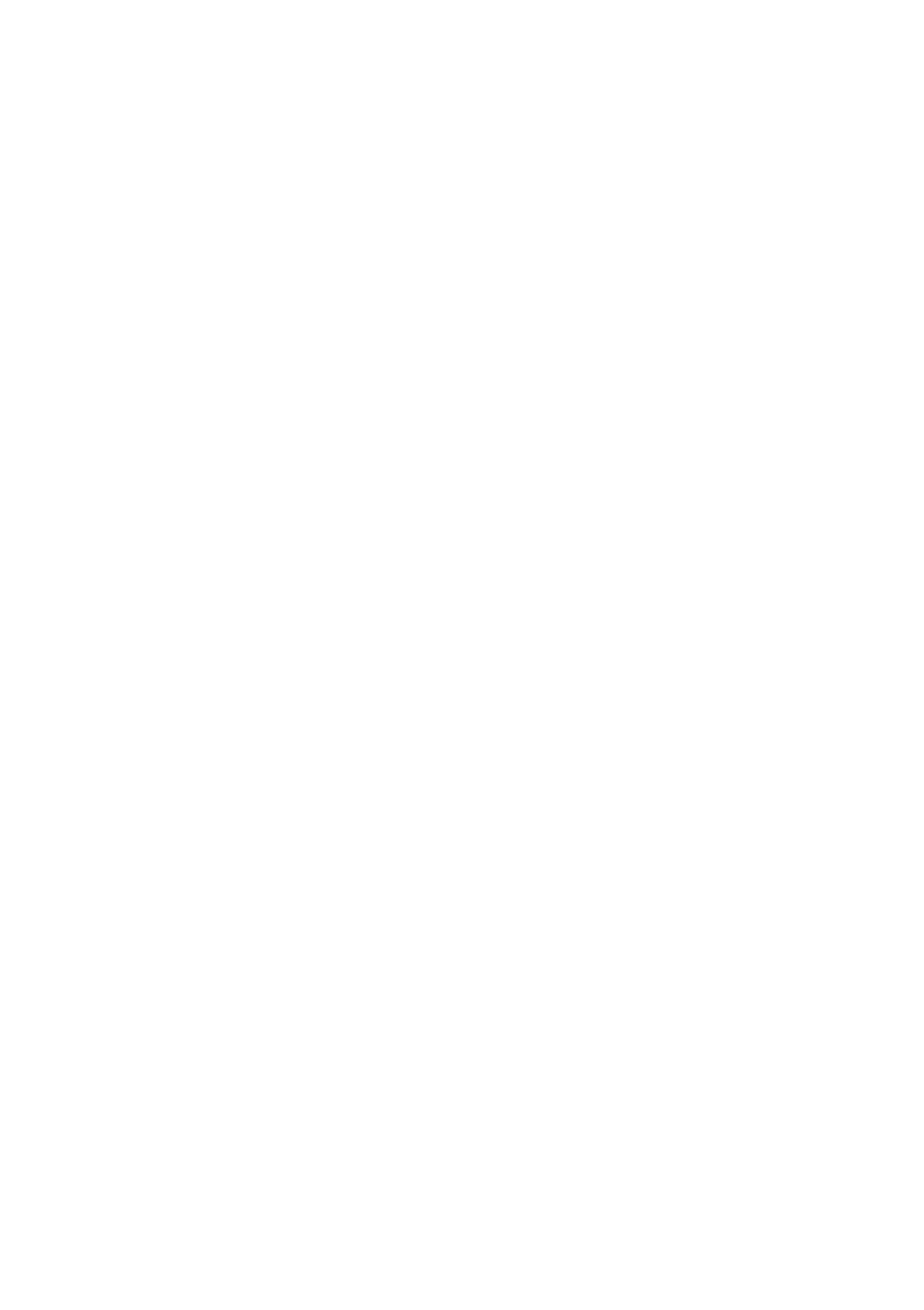# **QUESTIONS - JUNIORS**

## **THE BOOK OF 1 SAMUEL (ESV)**

## **I** .**MATCH THE FOLLOWING (10X1=10 Marks)**

Choose the correct word listed from (a) to (j) and write the same against the corresponding statement (1) to (10) in the space.

| a. Beth-Shemesh | b. Ashdod | c. Jerusalem | d. Adullam |
|-----------------|-----------|--------------|------------|
| e. Horesh       | f. Gilgal | g. Ebenezer  | h. Ziklag  |
| i. Naioth       | i. Nob    |              |            |

- 1. When Israel went out to battle against the Philistines, they encamped at  $\frac{1}{2}$  [4:1]
- 2. The Philistines captured the ark of God and brought it to  $\blacksquare$ [5:1]
- 3. The cows with the Ark of the Lord went straight in the direction of  $\boxed{6:12}$
- 4. All the people made Saul king before the Lord in [11:15]
- 5. David took the head of the Philistine, Goliath and brought it to \_\_\_\_\_\_\_\_\_\_\_\_\_\_\_\_\_\_, but he put his armor in his tent.[17:54]
- 6. David fled from Saul and escaped, and he came to Samuel at Ramah and told him all that Saul had done to him. And he and Samuel went and lived at \_\_\_\_\_\_\_\_\_\_\_\_\_\_\_\_\_\_. [19:18]
- 7. David departed from Gath and escaped to the cave of [22:1]
- 8. \_\_\_\_\_\_\_\_\_\_\_\_\_\_\_\_\_\_is the city of the priests. [22:19]
- 9. Jonathan rose and went to David at\_\_\_\_\_\_\_\_\_\_\_\_\_\_\_\_\_\_and strengthened his hand in God.[23:16]
- 10. Which country town did King Achish gave to David? \_\_\_\_\_\_\_\_\_\_\_\_\_\_\_\_\_\_ [27:6]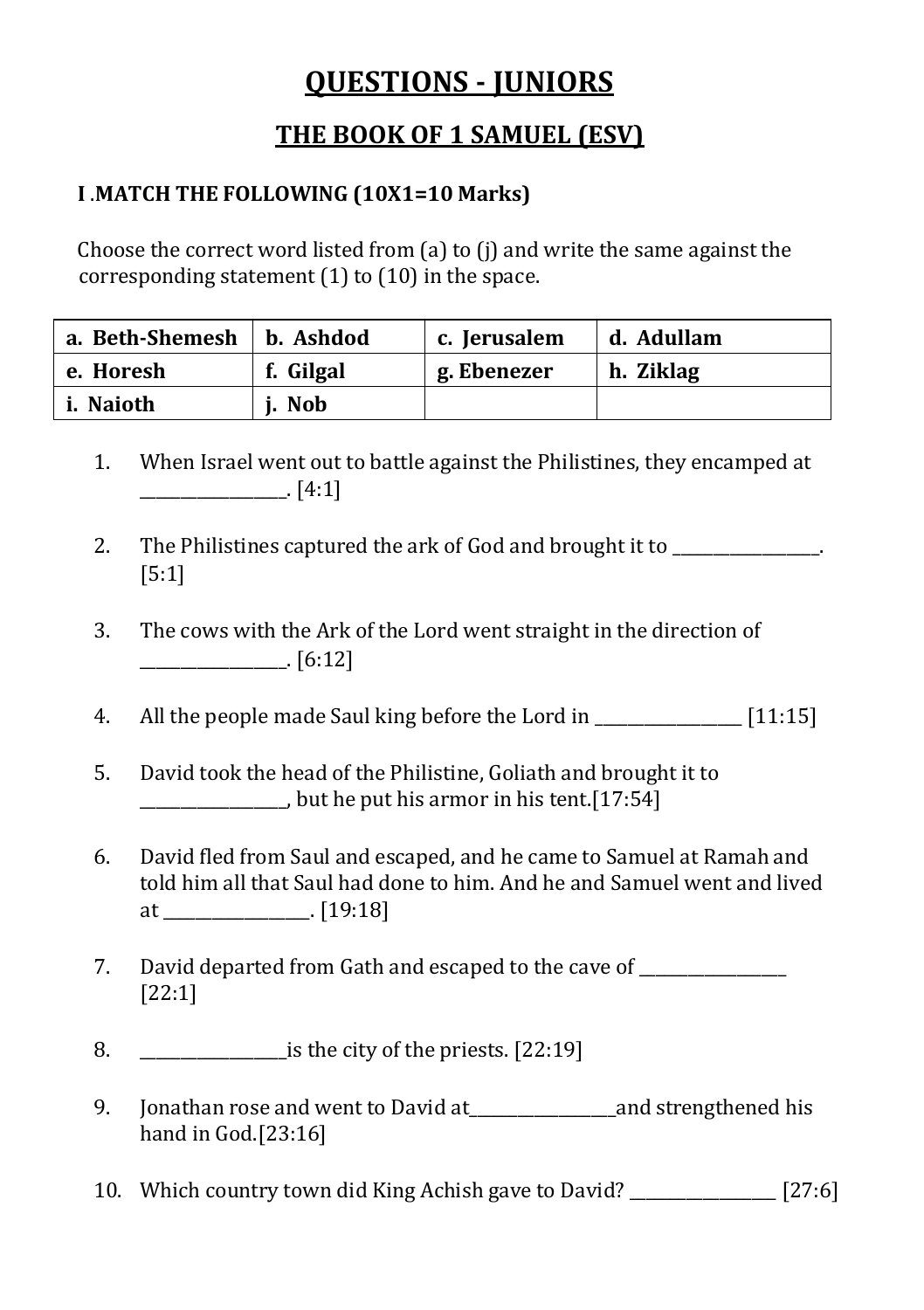### **II. WHO SAID TO WHOM? (10X2=20 Marks)**

- 1. "The Philistines have returned the Ark of the Lord. Come down and take it up to you." [6:20-21]
- 2. "He will take your daughters to be perfumers and cooks and bakers." [8:13]

\_\_\_\_\_\_\_\_\_\_\_\_\_\_\_\_\_\_\_\_\_\_\_\_\_\_\_\_\_\_\_\_\_\_\_\_\_\_\_\_\_\_\_\_\_\_\_\_\_\_\_\_\_\_\_\_\_\_\_\_\_\_\_\_\_\_\_\_\_\_\_\_

\_\_\_\_\_\_\_\_\_\_\_\_\_\_\_\_\_\_\_\_\_\_\_\_\_\_\_\_\_\_\_\_\_\_\_\_\_\_\_\_\_\_\_\_\_\_\_\_\_\_\_\_\_\_\_\_\_\_\_\_\_\_\_\_\_\_\_\_\_\_\_\_

- 3. "Do all that is in your heart. Do as you wish. Behold, I am with you heart and soul."[14:7]
- 4. "Send and get him, for we will not sit down till he comes here."[16:11] \_\_\_\_\_\_\_\_\_\_\_\_\_\_\_\_\_\_\_\_\_\_\_\_\_\_\_\_\_\_\_\_\_\_\_\_\_\_\_\_\_\_\_\_\_\_\_\_\_\_\_\_\_\_\_\_\_\_\_\_\_\_\_\_\_\_\_\_\_\_\_\_

\_\_\_\_\_\_\_\_\_\_\_\_\_\_\_\_\_\_\_\_\_\_\_\_\_\_\_\_\_\_\_\_\_\_\_\_\_\_\_\_\_\_\_\_\_\_\_\_\_\_\_\_\_\_\_\_\_\_\_\_\_\_\_\_\_\_\_\_\_\_\_\_

- 5. "Why have you come down? And with whom have you left those few sheep in the wilderness?"[17:28]
- 6. "If you do not escape with your life tonight, tomorrow you will be killed."[19:11]

\_\_\_\_\_\_\_\_\_\_\_\_\_\_\_\_\_\_\_\_\_\_\_\_\_\_\_\_\_\_\_\_\_\_\_\_\_\_\_\_\_\_\_\_\_\_\_\_\_\_\_\_\_\_\_\_\_\_\_\_\_\_\_\_\_\_\_\_\_\_\_\_

\_\_\_\_\_\_\_\_\_\_\_\_\_\_\_\_\_\_\_\_\_\_\_\_\_\_\_\_\_\_\_\_\_\_\_\_\_\_\_\_\_\_\_\_\_\_\_\_\_\_\_\_\_\_\_\_\_\_\_\_\_\_\_\_\_\_\_\_\_\_\_\_

\_\_\_\_\_\_\_\_\_\_\_\_\_\_\_\_\_\_\_\_\_\_\_\_\_\_\_\_\_\_\_\_\_\_\_\_\_\_\_\_\_\_\_\_\_\_\_\_\_\_\_\_\_\_\_\_\_\_\_\_\_\_\_\_\_\_\_\_\_\_\_\_

\_\_\_\_\_\_\_\_\_\_\_\_\_\_\_\_\_\_\_\_\_\_\_\_\_\_\_\_\_\_\_\_\_\_\_\_\_\_\_\_\_\_\_\_\_\_\_\_\_\_\_\_\_\_\_\_\_\_\_\_\_\_\_\_\_\_\_\_\_\_\_\_

\_\_\_\_\_\_\_\_\_\_\_\_\_\_\_\_\_\_\_\_\_\_\_\_\_\_\_\_\_\_\_\_\_\_\_\_\_\_\_\_\_\_\_\_\_\_\_\_\_\_\_\_\_\_\_\_\_\_\_\_\_\_\_\_\_\_\_\_\_\_\_\_

- 7. "Do not remain in the stronghold; depart, and go into the land of Judah."[22:5]
- 8. "Stay with me; do not be afraid, for he who seeks my life seeks your life. With me you shall be in safekeeping." [22:23]
- 9. "Now therefore know this and consider what you should do, for harm is determined against our master and against all his house and he is such a worthless man that one cannot speak to him."[25:17]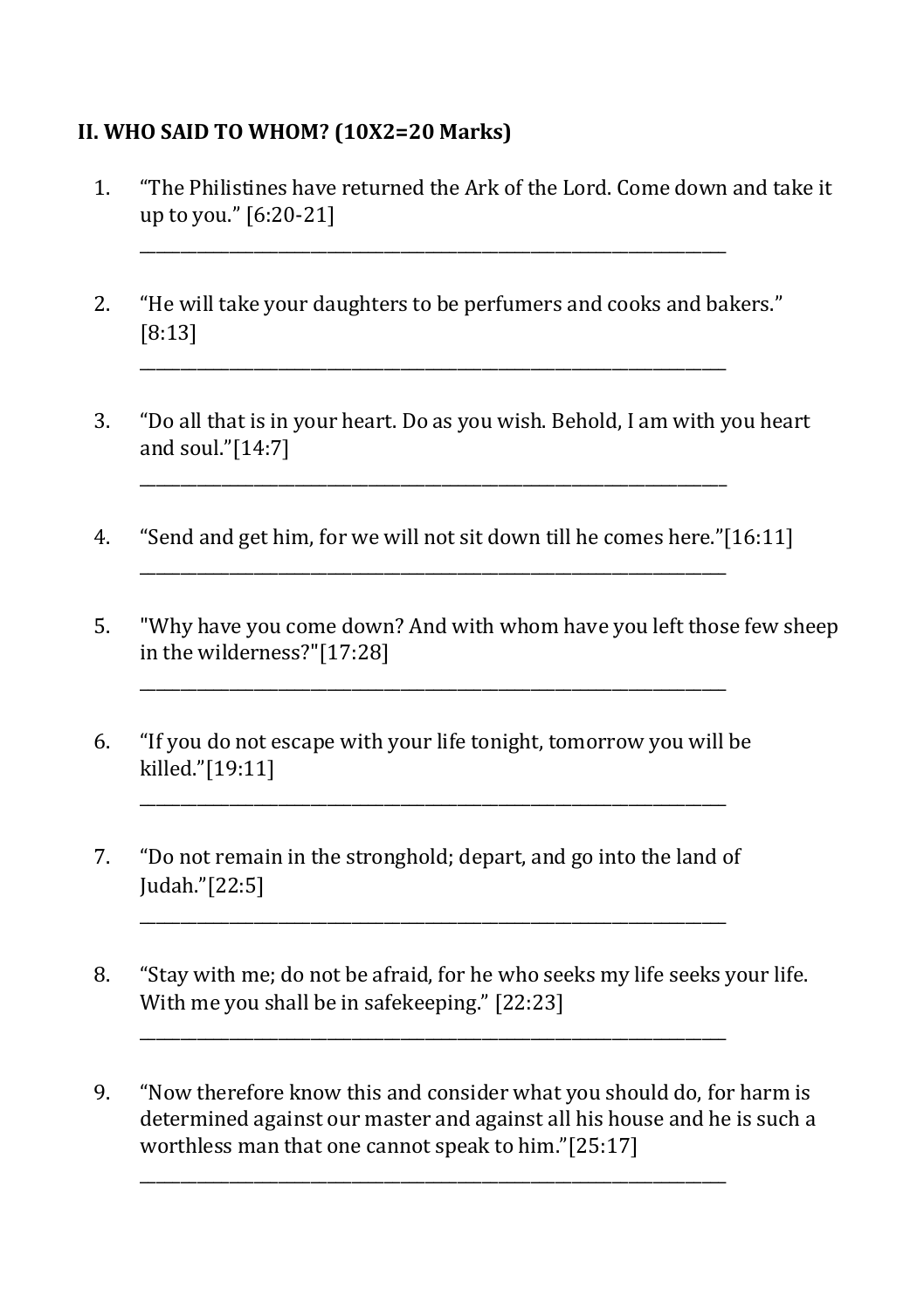10. "Swear to me by God that you will not kill me or deliver me into the hands of my master, and I will take you down to this band."[30:15]

#### **III. TRUE/FALSE (10X1=10 Marks)**

1. Hannah bore a son and called his name Samuel, for she said, "I have received him from the Lord". [1:20] \_\_\_\_\_\_\_\_\_\_ **(True / False)** 

\_\_\_\_\_\_\_\_\_\_\_\_\_\_\_\_\_\_\_\_\_\_\_\_\_\_\_\_\_\_\_\_\_\_\_\_\_\_\_\_\_\_\_\_\_\_\_\_\_\_\_\_\_\_\_\_\_\_\_\_\_\_\_\_\_\_\_\_\_\_\_\_

- 2. After Samuel, Hannah conceived and bore 2 sons and 3 daughters. [2:21] \_\_\_\_\_\_\_\_\_\_ **(True / False)**
- 3. 5 golden tumors and 5 golden mice was the guilt offering the Philistines offered to the God of Israel. [6:4] \_\_\_\_\_\_\_\_\_\_ **(True / False)**
- 4. The clan of Matrites from the tribe of Benjamin was taken by lot from all the tribes of Israel, when selecting the King of Israel. [10:21] **(True / False)**
- 5. The Lord said to Samuel, "I will send you to Jesse the Benjamite, for I have provided for myself a king among his sons." [16:1] \_\_\_\_\_\_\_\_\_\_ **(True / False)**
- 6. The Spirit of the Lord departed from Saul, and a harmful spirit from the Lord tormented him. [16:14] \_\_\_\_\_\_\_\_\_\_ **(True/ False)**
- 7. Saul listened to the voice of God. Saul swore, "As the Lord lives, he (David) shall not be put to death."[19:6] \_\_\_\_\_\_\_\_\_\_ **(True/ False)**
- 8. Saul has struck down his thousands, and David his hundred thousands. [21:11] \_\_\_\_\_\_\_\_\_\_ **(True / False)**
- 9. David took the sword and jar of water from Saul's head, and they went away.[26:12] \_\_\_\_\_\_\_\_\_\_ **(True/ False)**
- 10. David was blameless in Achish's sight as an angel of God. [29:9] \_\_\_\_\_\_\_\_\_\_ **(True/ False)**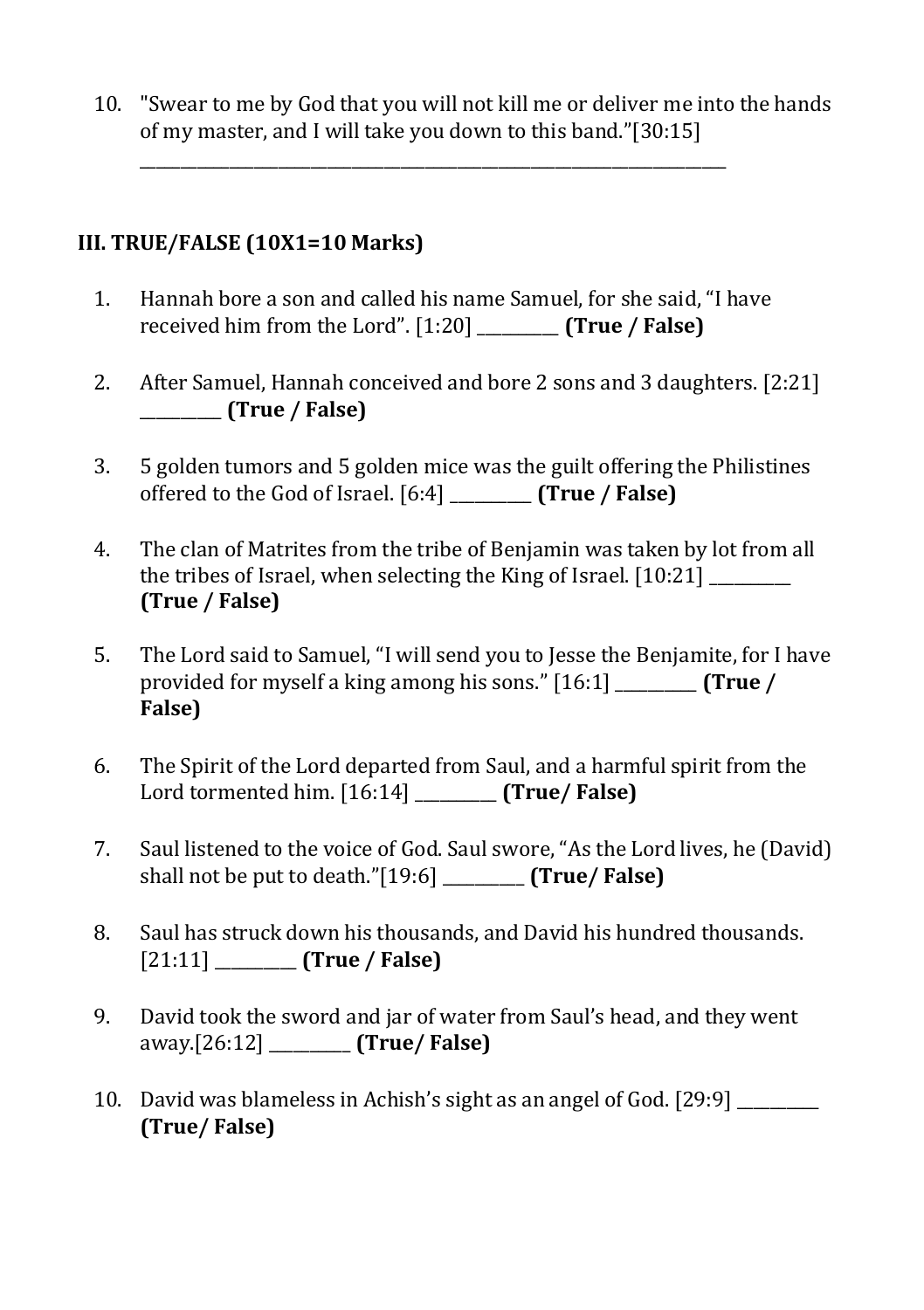#### **IV. WHO AM I? (10X1=10 Marks)**

- 1. My name means "The glory has departed from Israel". [4:21] **I** am  $\blacksquare$ 
	- 2. They consecrated my son Eleazar to have charge of the Ark of the Lord.[7:1] **I am \_\_\_\_\_\_\_\_\_\_\_\_\_\_\_\_\_\_\_\_\_\_\_**
	- 3. I am the first born son of Samuel. [8:2] **I am \_\_\_\_\_\_\_\_\_\_\_\_\_\_\_\_\_\_\_\_\_\_\_**
	- 4. I am the son of Ahitub, Ichabod's brother, son of Phinehas, son of Eli, the priest of the Lord in Shiloh, wearing an ephod.[14:3] **I** am  $\blacksquare$
	- 5. My soul was knit to the soul of David, and I loved him as my own soul.[18:1] **I am \_\_\_\_\_\_\_\_\_\_\_\_\_\_\_\_\_\_\_\_\_\_\_\_**
	- 6. I took an image and laid it on the bed and put a pillow of goats' hair at its head and covered it with the clothes.[19:13] **I am \_\_\_\_\_\_\_\_\_\_\_\_\_\_\_\_\_\_\_\_\_\_\_**
	- 7. I was the chief of Saul's herdsmen.[21:7] **I am \_\_\_\_\_\_\_\_\_\_\_\_\_\_\_\_\_\_\_\_\_\_\_**
	- 8. I was the only one priest who escaped death when Saul killed the priests of the LORD. [22:20,21] **I am \_\_\_\_\_\_\_\_\_\_\_\_\_\_\_\_\_\_\_\_\_\_\_**
	- 9. I am David's wife from Jezreel. [25:43] **I** am  $\blacksquare$
	- 10. I was the commander of Saul's army. [26:5] **I am \_\_\_\_\_\_\_\_\_\_\_\_\_\_\_\_\_\_\_\_\_\_\_**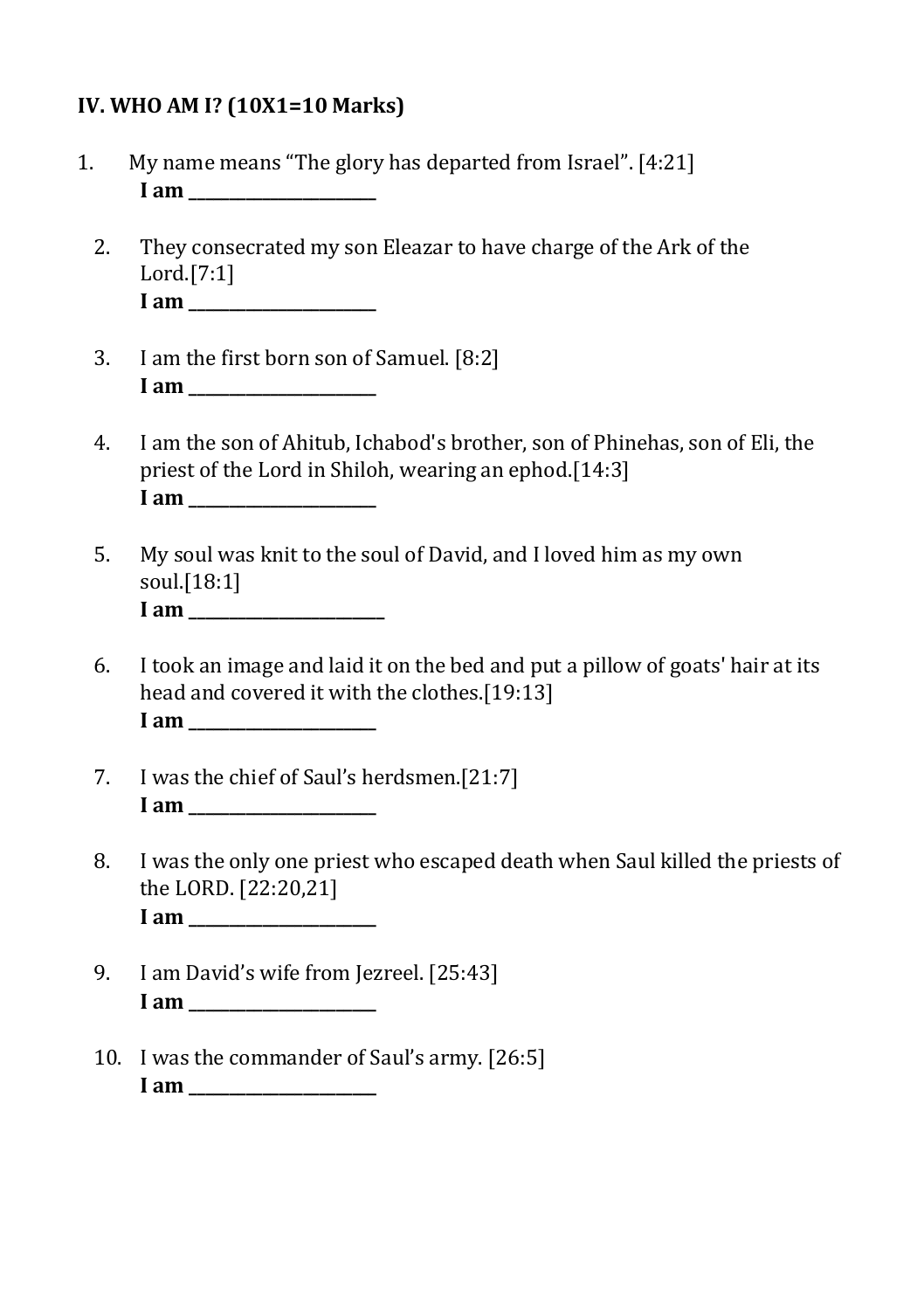### **V. FILL IN THE BLANKS (10X1=10 Marks)**

- 1. Elkanah was the grandson of  $[1:1]$
- 2. Elkanah used to go up year by year from his city to worship and to sacrifice to the LORD of hosts at [1:3]
- 3. The Ark of the Lord was in the country of the Philistines for \_\_\_\_\_\_\_\_\_\_\_\_\_\_\_\_\_\_months. [6:1]
- 4. Now the sons of Saul were Jonathan, Ishvi, and \_\_\_\_\_\_\_\_\_\_\_\_\_\_. [14:49]
- 5. Saul took \_\_\_\_\_\_\_\_\_\_\_\_\_\_\_\_\_\_the king of the Amalekites alive and devoted to destruction all the people with the edge of the sword.[15:8]
- 6. Saul loved David greatly, and he became his  $\sim$  [16:21]
- 7. At the time when saul's daughter, should have been given to David, she was given to Adriel the Meholathite for a wife.[18:19]
- 8. What tribe did Nabal descend from? \_\_\_\_\_\_\_\_\_\_\_\_\_\_\_\_\_\_ [25:3]
- 9. When Saul inquired of the LORD, the LORD did not answer him, either by dreams, or by \_\_\_\_\_\_\_\_\_\_\_\_\_\_\_\_\_\_or by prophets.[28:6]
- 10. When the Amalakites raided Ziklag, David and his 600 men pursued them. Two hundred stayed behind, who were too exhausted to cross the brook \_\_\_\_\_\_\_\_\_\_\_\_\_\_\_\_\_\_. [30:9,10]

#### **VI. CHOOSE THE BEST ( Tick) answer. (40X1=40)**

- 1. When Hannah had weaned Samuel, she took him up with her, along with [1:24]
	- a. A two-year-old bull, an ephah of flour and a skin of wine
	- b. A one-year-old bull, two ephah of flour and a skin of wine
	- c. A three-year-old bull, two ephah of flour and a skin of wine
	- d. A three-year-old bull, an ephah of flour and a skin of wine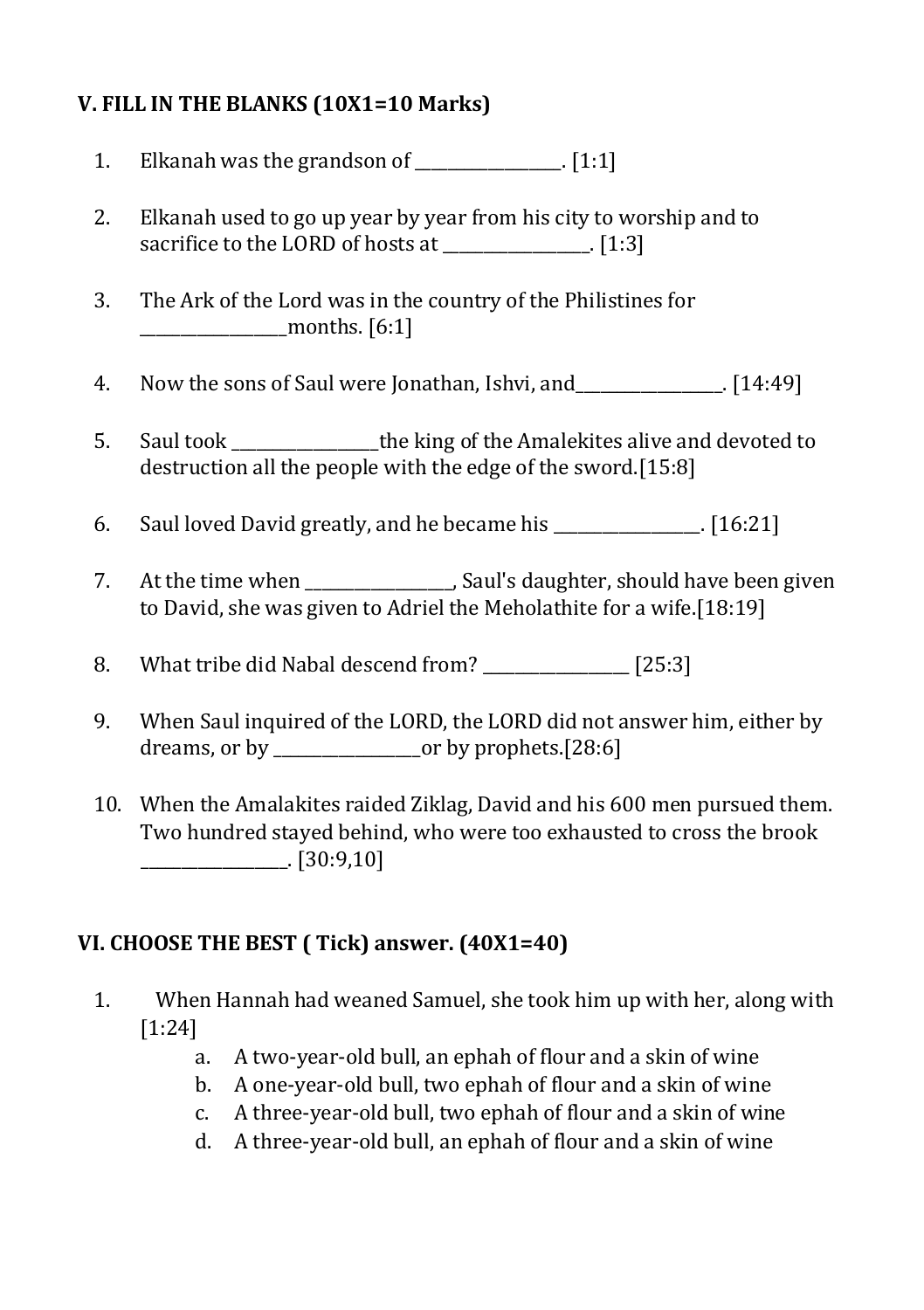- 2. Elkanah was from the hill country of  $[1:1]$ 
	- a. Dan
	- b. Beersheba
	- c. Ephraim
	- d. Beth-Shemesh
- 3. "For the pillars of the earth are the Lord's, and on them he has set the  $\frac{1}{2}$  [2:8]
	- a. World
	- b. Humble
	- c. Faithful
	- d. Righteous
- 4. All Israel from to help has established as  $\blacksquare$ a prophet of the Lord. [3:20]
	- a. Beth-shemesh / Beth-car
	- b. Dan / Beersheba
	- c. Ekron / Gath
	- d. Mizpah / shen
- 5. Eli died when he was  $\qquad \qquad$  years old. [4:15]
	- a. 96
	- b. 97
	- c. 98
	- d. 99
- 6. The Lord struck \_\_\_\_\_\_\_\_\_\_ men of Beth-Shemesh, because they looked upon the Ark of the Lord. [6:19]
	- a. 76
	- b. 74
	- c. 72
	- d. 70

7. The Ark of the Lord was at Kiriath-jearim for some vears. [7:2]

- a. 20
- b. 21
- c. 22
- d. 24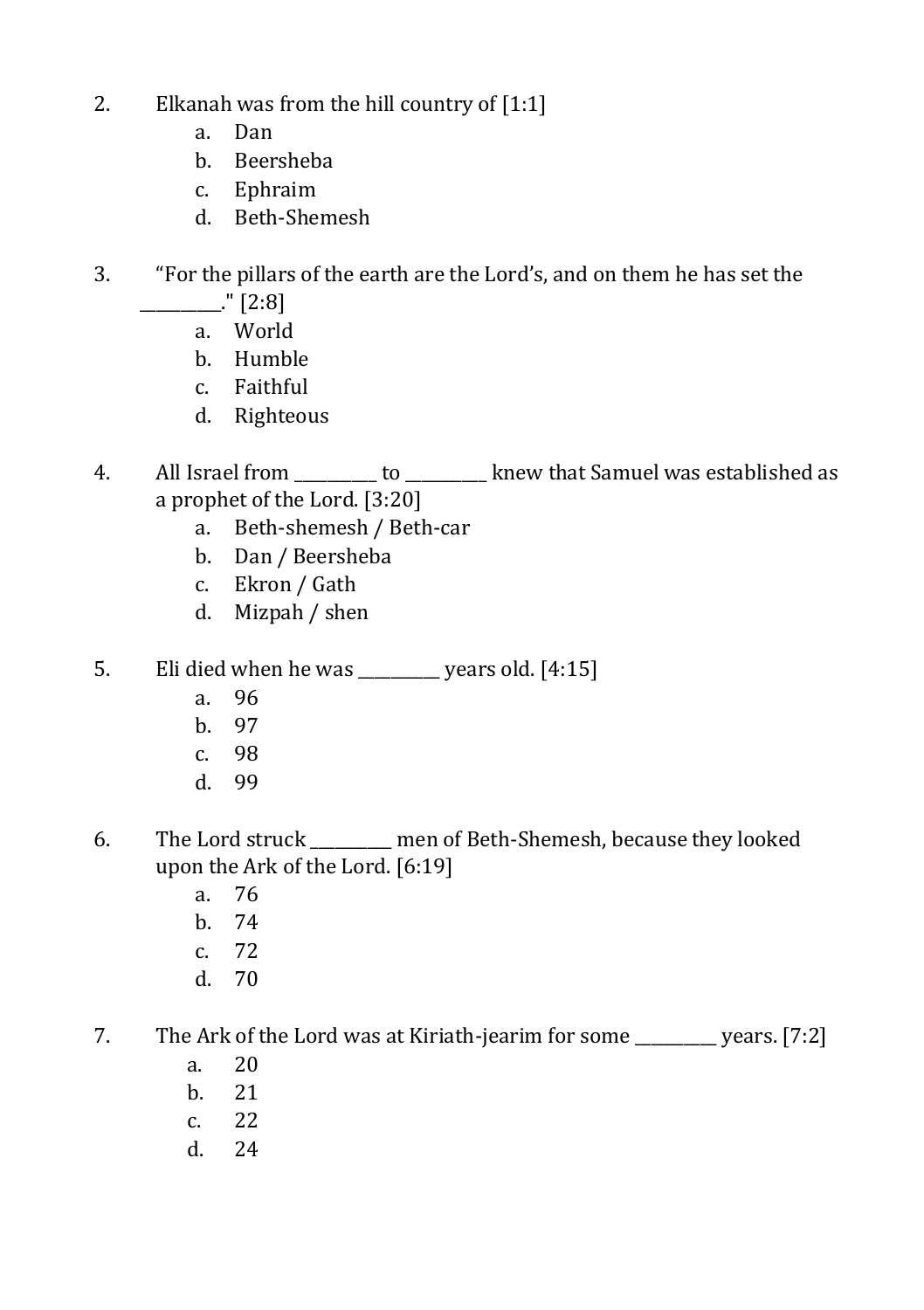## 8. The name Ebenezer means "Till now the Lord has  $us$ ". [7:12]

- a. Saved
- b. Loved
- c. Heard
- d. Helped

## 9. Samuel's home was at [7:17]

- a. Bethel
- b. Ramah
- c. Gilgal
- d. Mizpah
- 10. The thing displeased Samuel when the elders of Israel said [8:6]
	- a. "You are old"
	- b. "Your sons do not walk in your ways"
	- c. "Give us a king to judge us"
	- d. "Your sons take bribe"
- 11. Who besieged Jabesh-gilead and threatened to gouge out their right eyes, and thus bring disgrace on all Israel? [11:1-2]
	- a. Nahash
	- b. Jephthah
	- c. Sisera
	- d. Abner
- 12. Samuel said to the people, "Do not be afraid; you have done all this evil. Yet do not turn aside, from following the Lord, but serve the Lord with all your \_\_\_\_\_\_\_\_\_\_\_\_\_\_\_\_. [12:20]
	- a. heart
	- b. soul
	- c. mind
	- d. strength
- 13. How many days did Saul wait for Samuel before he offered the burnt offering himself? [13:8]
	- a. 0 b. 3 c. 7 d. 10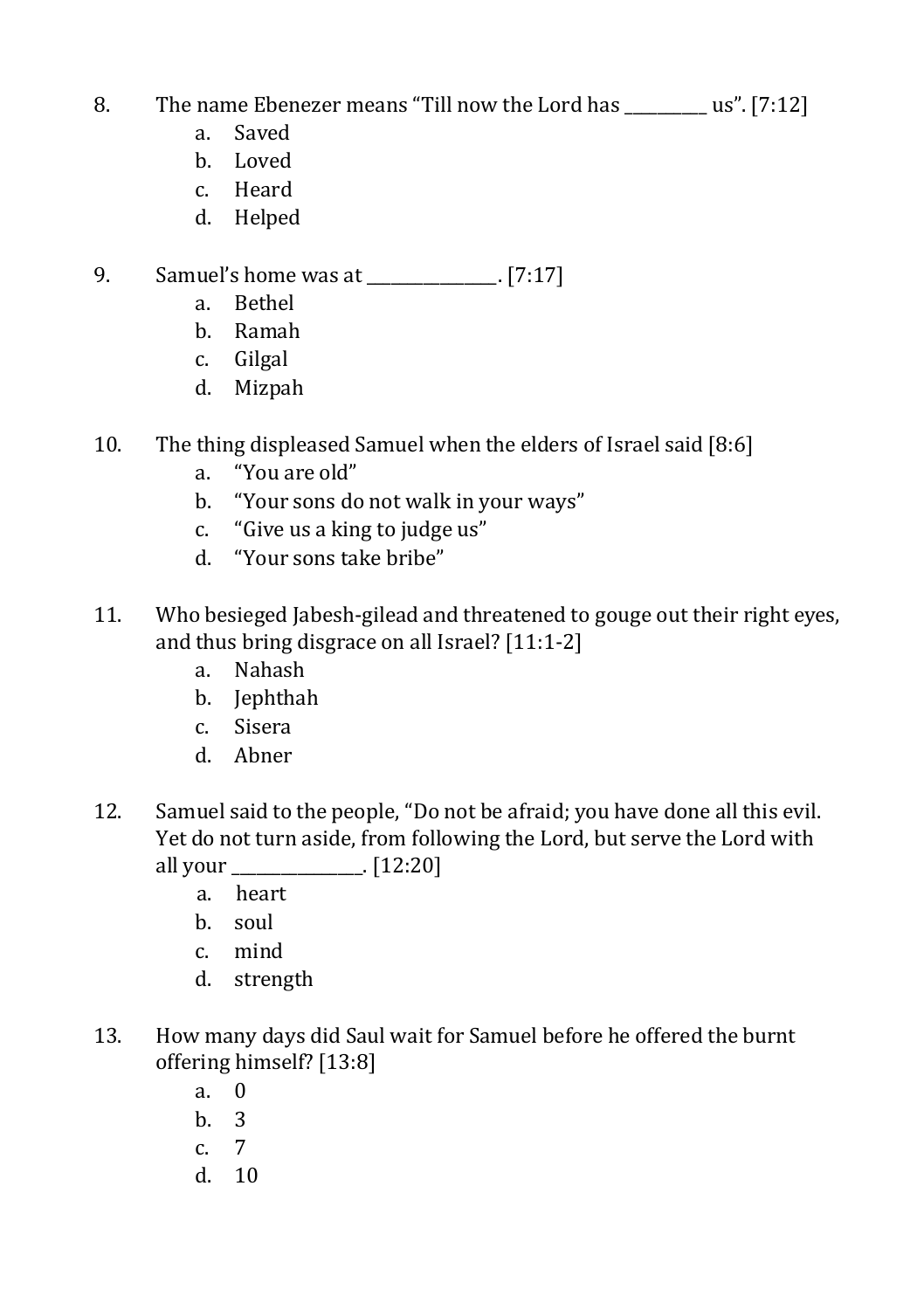- 14. Why were the Kenites allowed to depart from among the Amalekites? [15:6]
	- a. Showed kindness to Israel when they came out of Egypt.
	- b. They were few in number
	- c. They were loyal to Saul
	- d. None of the above
- 15. It was told Samuel, "Saul came to \_\_\_\_\_\_\_\_\_\_\_\_\_\_, and behold, he set up a monument for himself and turned and passed on and went down to Gilgal." [15:12]
	- a. Ramah
	- b. Jerusalem
	- c. Carmel
	- d. None of the above
- 16. "Cursed be the man who eats food until it is evening and I am avenged on my enemies." Who laid this oath?[14:24]
	- a. Jonathan
	- b. Samuel
	- c. David
	- d. Saul
- 17. The names of Saul's two daughters were \_\_\_\_\_\_\_\_\_\_\_\_\_ and
	- $\Box$  [14:49]
	- a. Merab, Michal
	- b. Michal, Ahinoam
	- c. Michal, Bathsheba
	- d. Merab, Ahinoam
- 18. For the Lord sees not as man sees: man looks on the outward appearance, but the Lord looks on the \_\_\_\_\_\_\_\_\_\_\_\_\_\_.[16:7]
	- a. inner self
	- b. obedience
	- c. prayer life
	- d. heart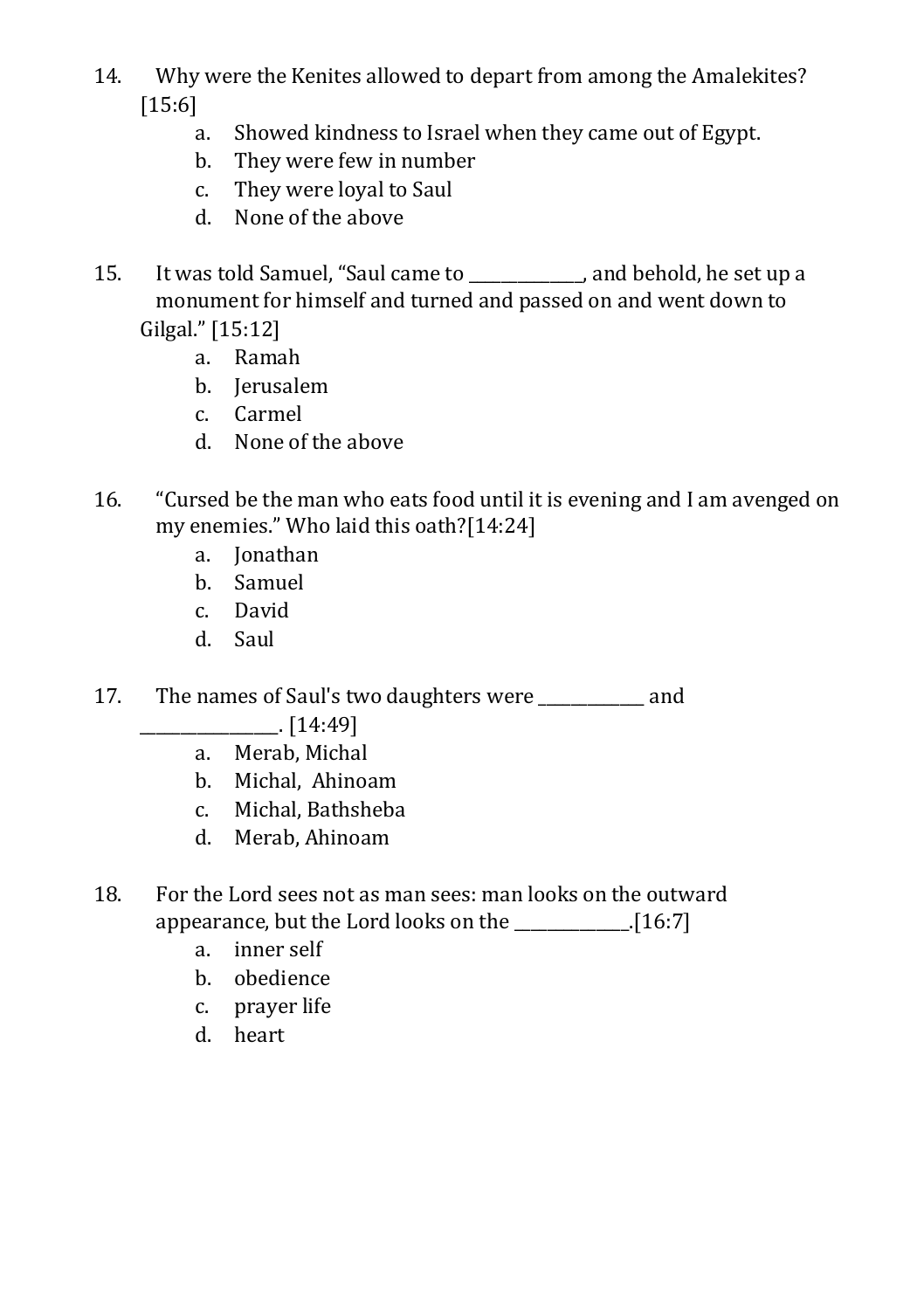- 19. Jesse made \_\_\_\_\_\_\_\_\_\_\_\_ of his sons pass before Samuel. And Samuel said to Jesse, "The Lord has not chosen these."[16:10]
	- a. 8
	- b. 6
	- c. 7
	- d. 9

20. The shaft of Goliath's spear was like a measured by the shaft of Goliath's spear was like a spear's head weighed six hundred shekels of iron.[17:7]

- a. Sharp knife
- b. Weaver's beam
- c. triangular arrow
- d. None of the above

#### 21. The names of Jesse's three sons who went to the battle were \_\_\_\_\_\_\_\_\_\_\_\_the firstborn, and next to him\_\_\_\_\_\_\_\_\_\_\_\_\_, and the

third\_\_\_\_\_\_\_\_\_\_\_\_\_.[17:13]

- a. Eliab, Abinadab, Shammah
- b. David, Shammah, Eliab
- c. Abinadab, Saul, David
- d. None of the above
- 22. Why did David have success in all his undertakings?[18:14]
	- a. because He was a great warrior.
	- b. for the Lord was with him.
	- c. because Saul encouraged him.
	- d. Jonathan helped him.
- 23. Saul was even more afraid of David and was David's enemy continually. Why was he afraid?[18:29]
	- a. Saw and knew that the Lord was with David
	- b. Michal loved David
	- c. Both of the above
	- d. None of the above
- 24. When Saul spoke to Jonathan his son and to all his servants, what did he instruct regarding David?[19:1]
	- a. to spy on David
	- b. to help David and his army
	- c. to call back David
	- d. to kill David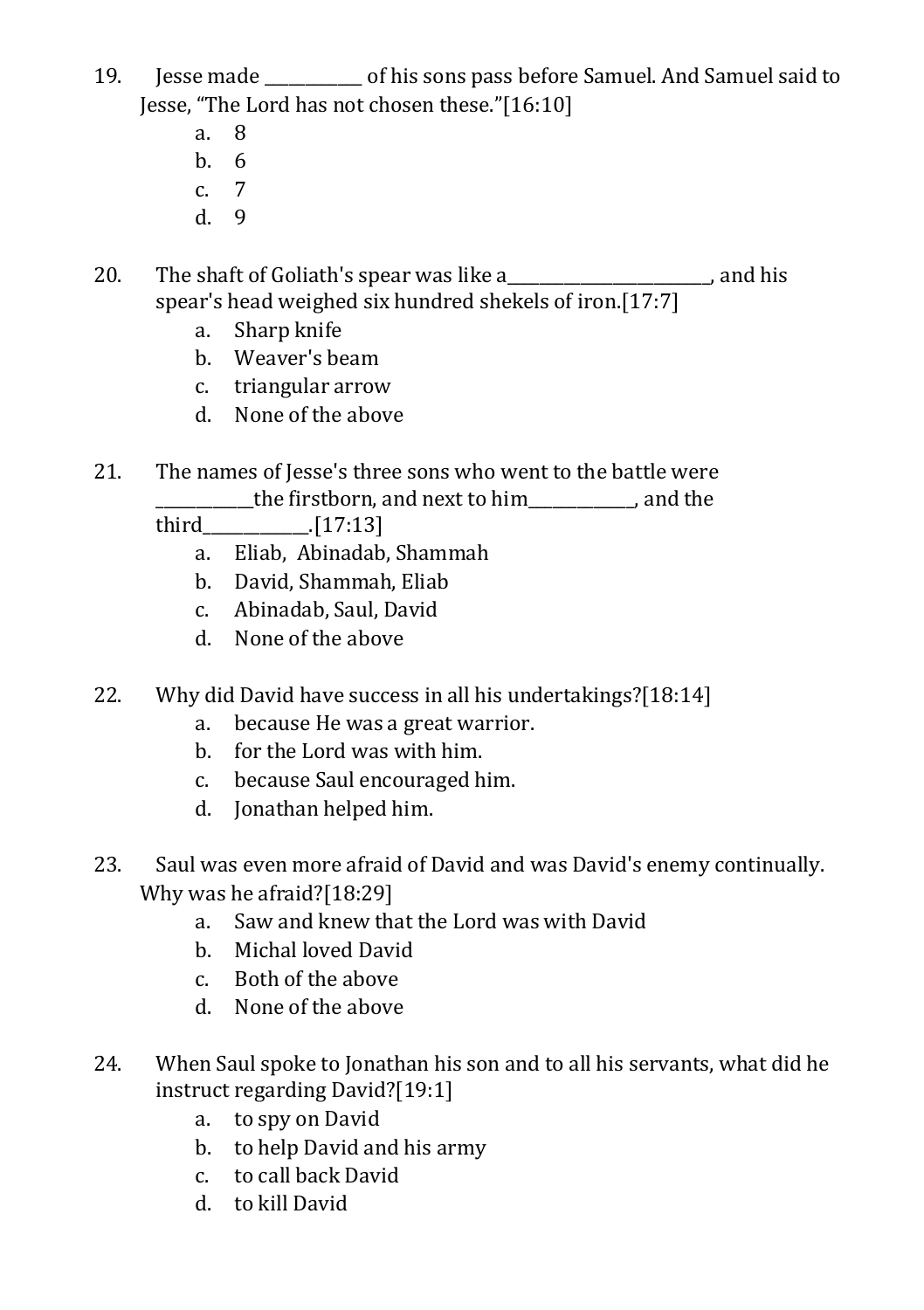25. David fled and escaped, and he came to Samuel at Ramah and told him all that Saul had done to him.And he and Samuel went and lived

at\_\_\_\_\_\_\_\_\_\_\_\_\_\_\_\_\_\_\_ [19:18]

- a. Naioth
- b. Ramah
- c. Judea
- d. Gilgal
- 26. The priest said to David, "The sword of Goliath whom you struck down in the \_\_\_\_\_\_\_\_\_\_\_\_\_\_\_\_\_is here wrapped in a cloth."[21:9]
	- a. Kiriath Jearim
	- b. Zelzah
	- c. Valley of Elah
	- d. Valley of Ekron
- 27. David and his men who were about \_\_\_\_\_\_\_\_\_\_\_\_\_\_\_ arose and departed from

Keilah and they went wherever they could go.[23:13]

- a. 300
- b. 400
- c. 500
- d. 600

28. \_\_\_\_\_\_\_\_\_\_\_\_\_\_ had come down with an ephod in his hand and fled to David to Keilah.[23:6]

- a. Ahimelech
- b. Abiathar
- c. Abishai
- d. None of the above

29. Saul sought David but God did not give him into his hand. [23:14]

- a. every day
- b. every week
- c. every year
- d. when evil spirit comes upon him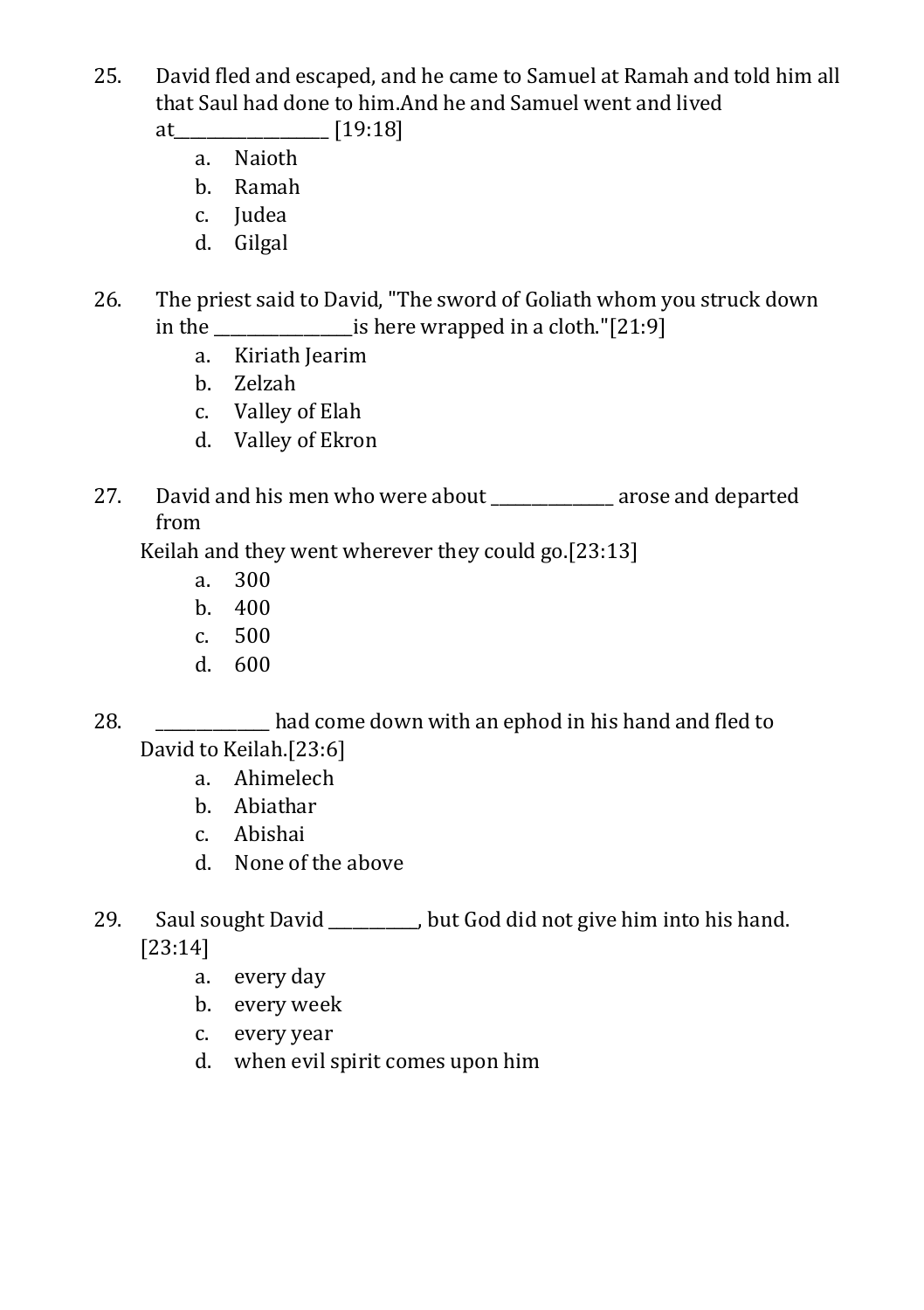- 30. Saul took \_\_\_\_\_\_\_\_\_\_\_\_\_\_\_ chosen men out of all Israel and went to seek David and his men in front of the Wildgoats' Rocks.[24:2]
	- a. 3000
	- b. 4000
	- $c 5000$
	- d. 10000

31. Saul said to David, "You are more than I, for you have repaid me good, whereas I have repaid you evil." [24:17]

- a. honest
- b. blameless
- c. righteous
- d. loving
- 32. How was Nabal described? [25:3]
	- a. Harsh and badly behaved
	- b. Hard hearted and fool
	- c. Rude and lazy
	- d. Cruel and cunning
- 33. As soon as David had finished speaking to Saul, the soul of Jonathan was \_\_\_\_\_\_\_\_ to the soul of David and Jonathan loved him as his own soul.[18:1]
	- a. bound
	- b. attached
	- c. mingled
	- d. knit
- 34. David said, "let not my blood fall to the earth away from the presence of the LORD, for the king of Israel has come out to seek a single flea like one who hunts a \_\_\_\_\_\_\_\_\_\_\_\_." [26:20]
	- a. quail in the forest
	- b. pheasants in the wilderness
	- c. pigeons in the hills
	- d. partridge in the mountain
- 35. Why did David leave neither a man nor a woman alive from the cities he raided? [27:9-11]
	- a. He was vicious
	- b. Lest they should tell the Philistines about what he had done.
	- c. They might rebel and fight against
	- d. None of the above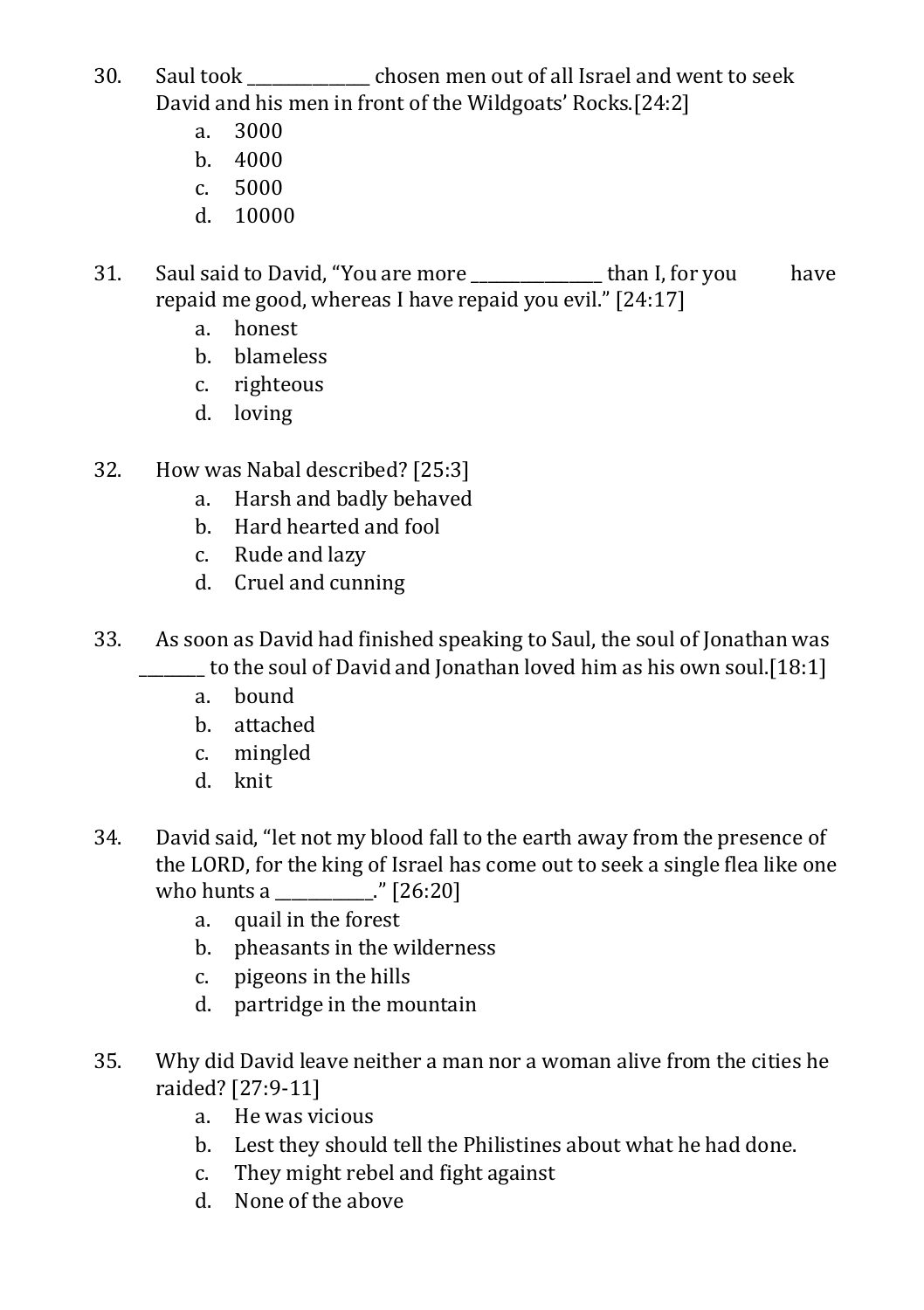- 36. The number of days that David lived in the country of Philistines was  $[27:7]$ 
	- a. Ninety days
	- b. Sixty days
	- c. A year and four months
	- d. A year
- 37. \_\_\_\_\_\_\_\_\_\_\_\_\_\_ trusted David, thinking, "He has made himself an utter stench to his people Israel; therefore he shall always be my servant."[27:12]
	- a. Jonathan
	- b. Achish
	- c. Saul
	- d. King of Moab
- 38. The LORD had torn the kingdom of Saul and gave it to David because he \_\_\_\_\_\_\_\_\_\_\_\_\_\_\_\_. [28:18]
	- a. did not obey the voice of the LORD
	- b. did not carry out his fierce wrath against Amalek
	- c. only a
	- d. both a and b
- 39. David made it a statute and a rule for Israel. [30:25]
	- a. Do not put out your hand against LORD's anointed
	- b. Remove the mediums and necromancers out of the land
	- c. For as his share who goes down into the battle, so shall his share be who stays by the baggage.
	- d. None of the above
- 40. The next day, after they won the battle when the Philistines came to strip the slain, they found Saul and his three sons fallen on

\_\_\_\_\_\_\_\_\_\_\_\_\_\_\_\_\_\_\_. [31:8]

- a. Mount Moriah
- b. Mount Gilboa
- c. Mount Sinai
- d. Mount Geshur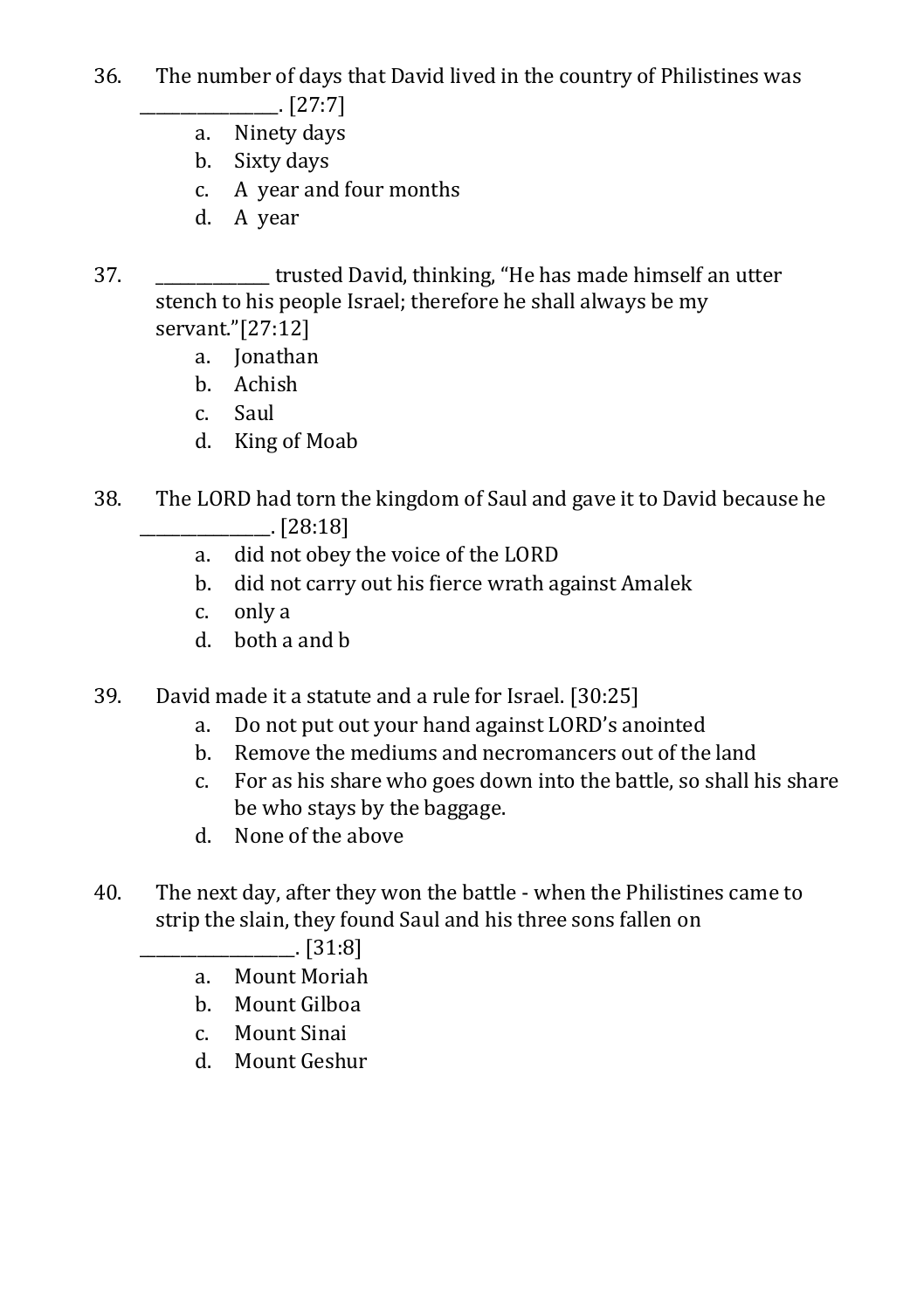## **ANSWERS: MATCH THE FOLLOWING:**

- 1. g- Ebenezer
- 2. b- Ashdod
- 3. a- Beth Shemesh
- 4. f- Gilgal
- 5. c- Jerusalem
- 6. i- Naioth
- 7. d- Adullam
- 8. j- Nob
- 9. e- Horesh
- 10. h- Ziklag

## **WHO SAID TO WHOM**

- 1. Men of Beth-Shemesh to the inhabitants of Kiriath-Jearim
- 2. Samuel to the Israelites
- 3. Armour Bearer to Jonathan
- 4. Samuel to Jesse
- 5. Eliab to David
- 6. Michal to David
- 7. Prophet Gad to David
- 8. David to Abiathar
- 9. One of the young men to Abigail, Nabal's wife
- 10. A young man of Egypt, servant of an Amalekite to David

#### **TRUE/FALSE**

- 1. False [I have asked for him from the Lord].
- 2. False [3 sons and 2 daughters]
- 3. True
- 4. True
- 5. False- the Bethlehemite
- 6. True
- 7. False- Voice of Jonathan
- 8. False David his ten thousands
- 9. False- (spear)
- 10. True

#### **WHO AM I?**

- 1. Ichabod
- 2. Abinadab
- 3. Joel
- 4. Ahijah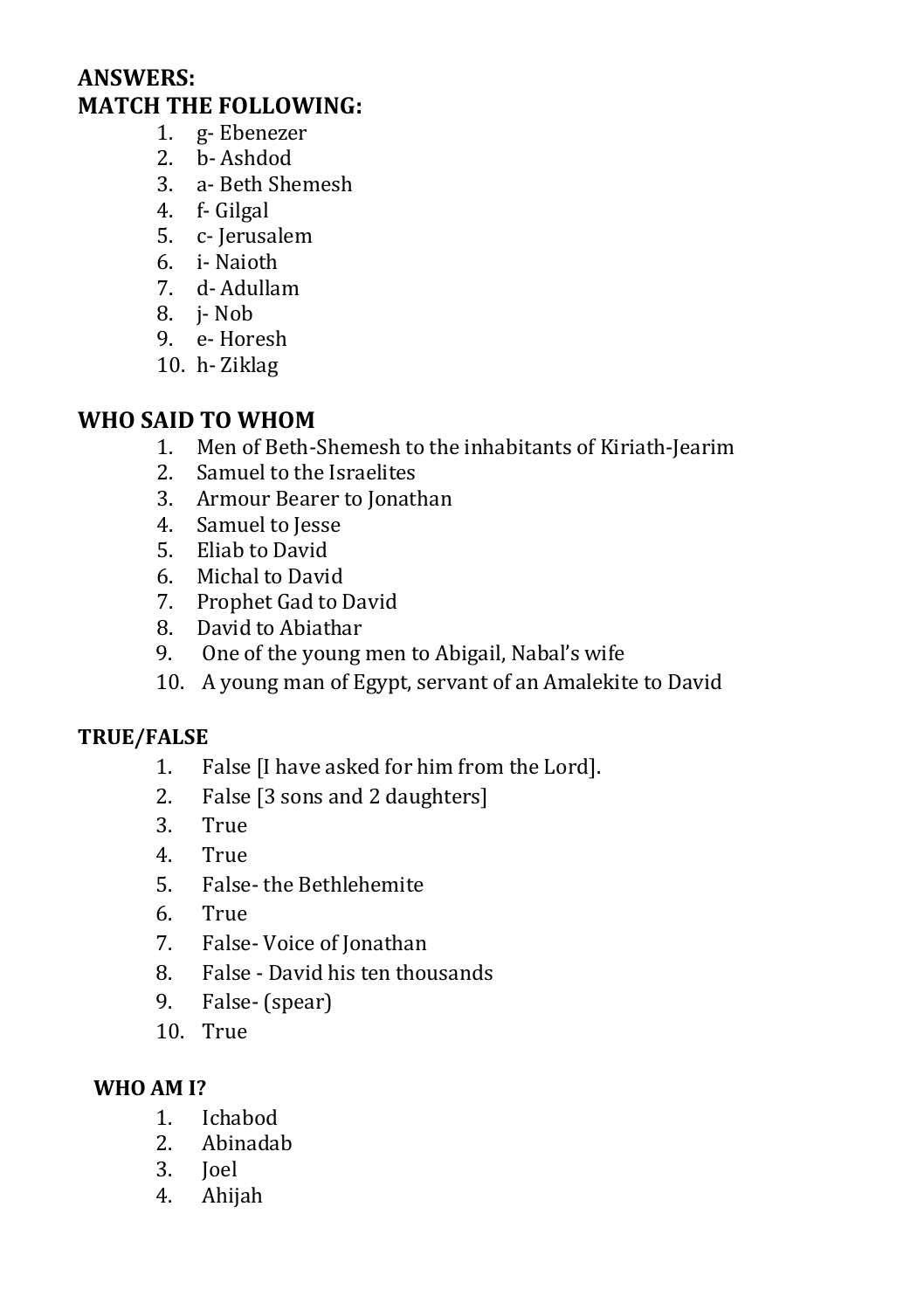- 5. Jonathan
- 6. Michal
- 7. Doeg the Edomite
- 8. Abiathar
- 9. Ahinoam
- 10. Abner

## **FILL IN THE BLANKS:**

- 1. Elihu
- 2. Shiloh
- 3. 7
- 4. Malchi-shua
- 5. Agag
- 6. Armour Bearer
- 7. Merab
- 8. Calebite
- 9. Urim
- 10. Brook Besor

## **CHOOSE THE FOLLOWING:**

- 1. d- A three-year-old bull, an ephah of flour and a skin of wine
- 2. c- Ephraim
- 3. a- World
- 4. b- Dan / Beersheba
- 5. c- 98
- 6. d- 70
- 7. a- 20
- 8. d- helped
- 9. b- Ramah
- 10. c- "Give us a king to judge us"
- 11. a- Nahash
- 12. a- heart
- 13. c- 7
- 14. a- showed kindness to Israel when they came out of Egypt
- 15. c- Carmel
- 16. d- Saul
- 17. a- Merab, Michal
- 18. d- Heart
- 19  $c 7$
- 20. b- weaver's beam
- 21. a- Eliab, Abinadab, Shammah
- 22. b- for the Lord was with him.